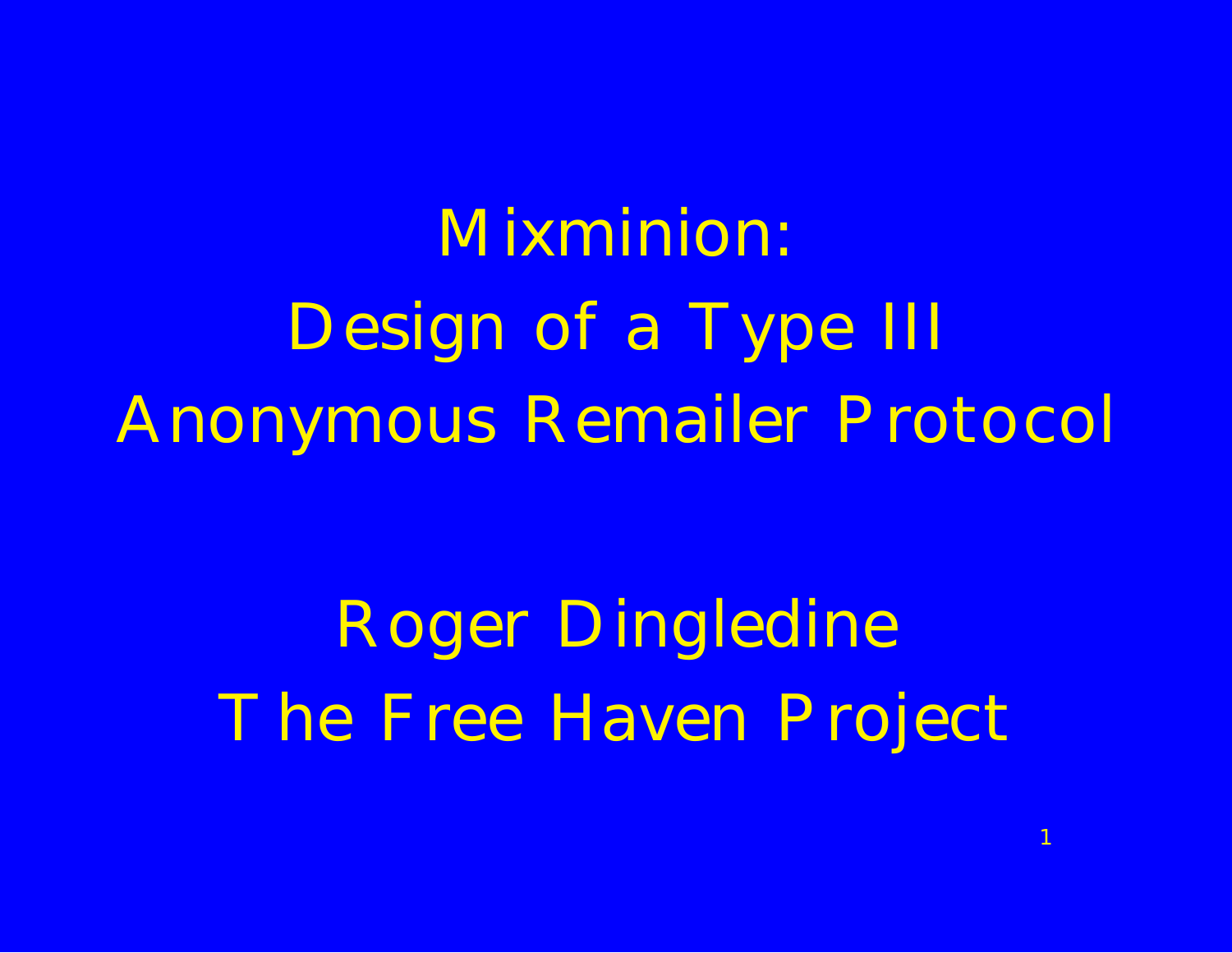# Threat Model (what we aim to defend against)

• Global spassive adversary – can observe everythingdversary of the non-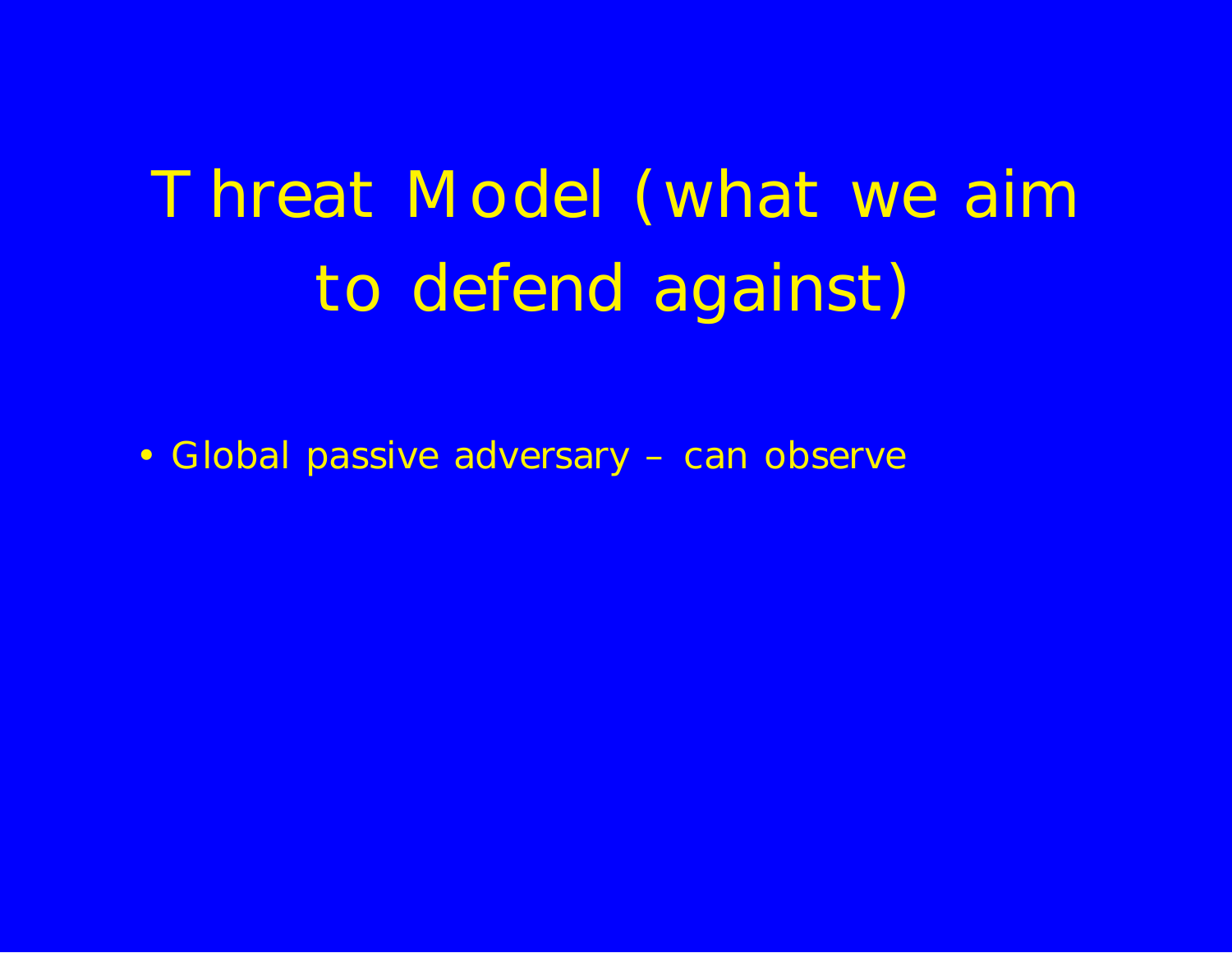## Direct Forwarder

# **A <sup>1</sup> B**

But: an observer of Alice can just read M and know it's going to Bob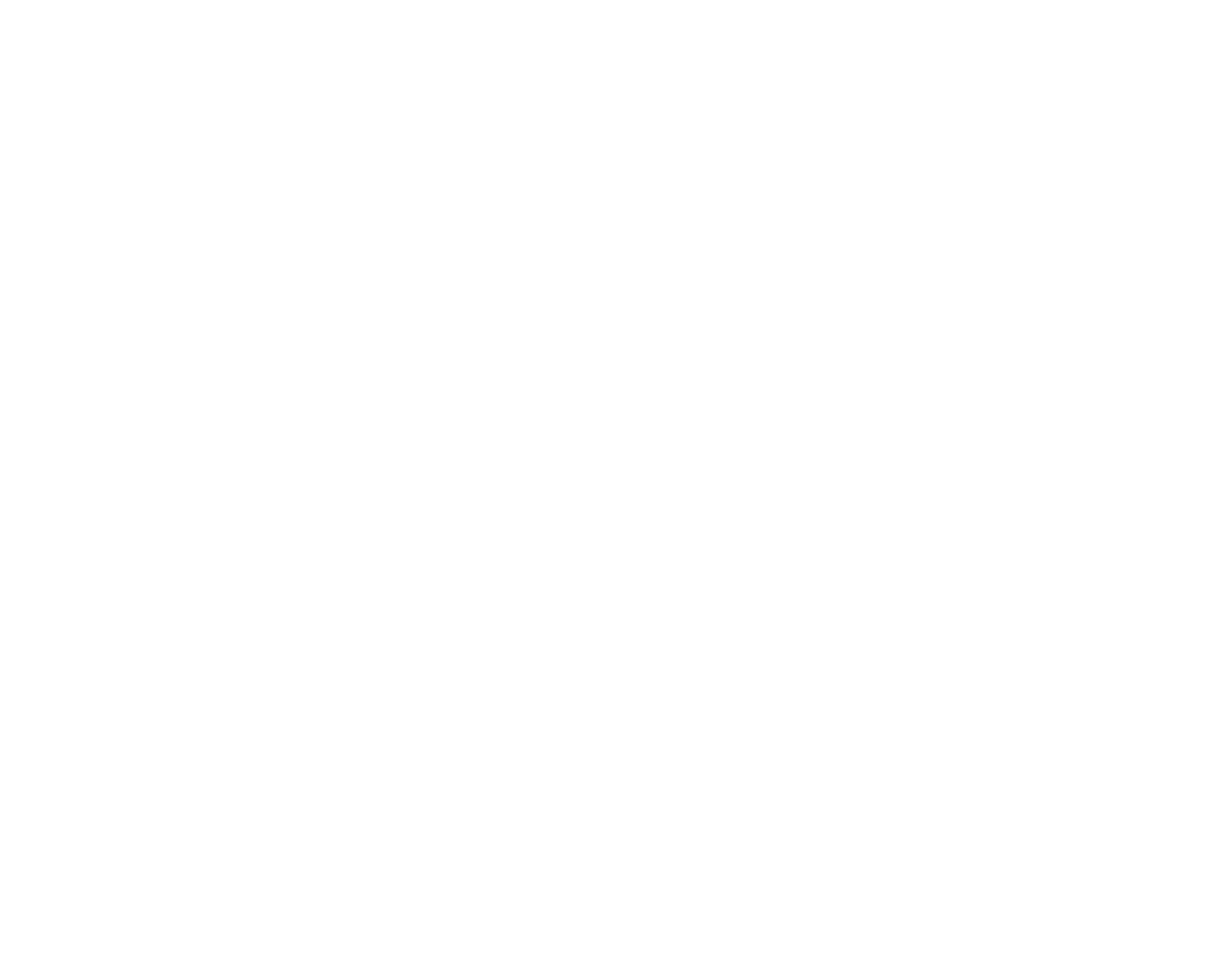## Multiple Hops



#### Assume: Not all hops wis21IT.hops and 1IT.happts Howouw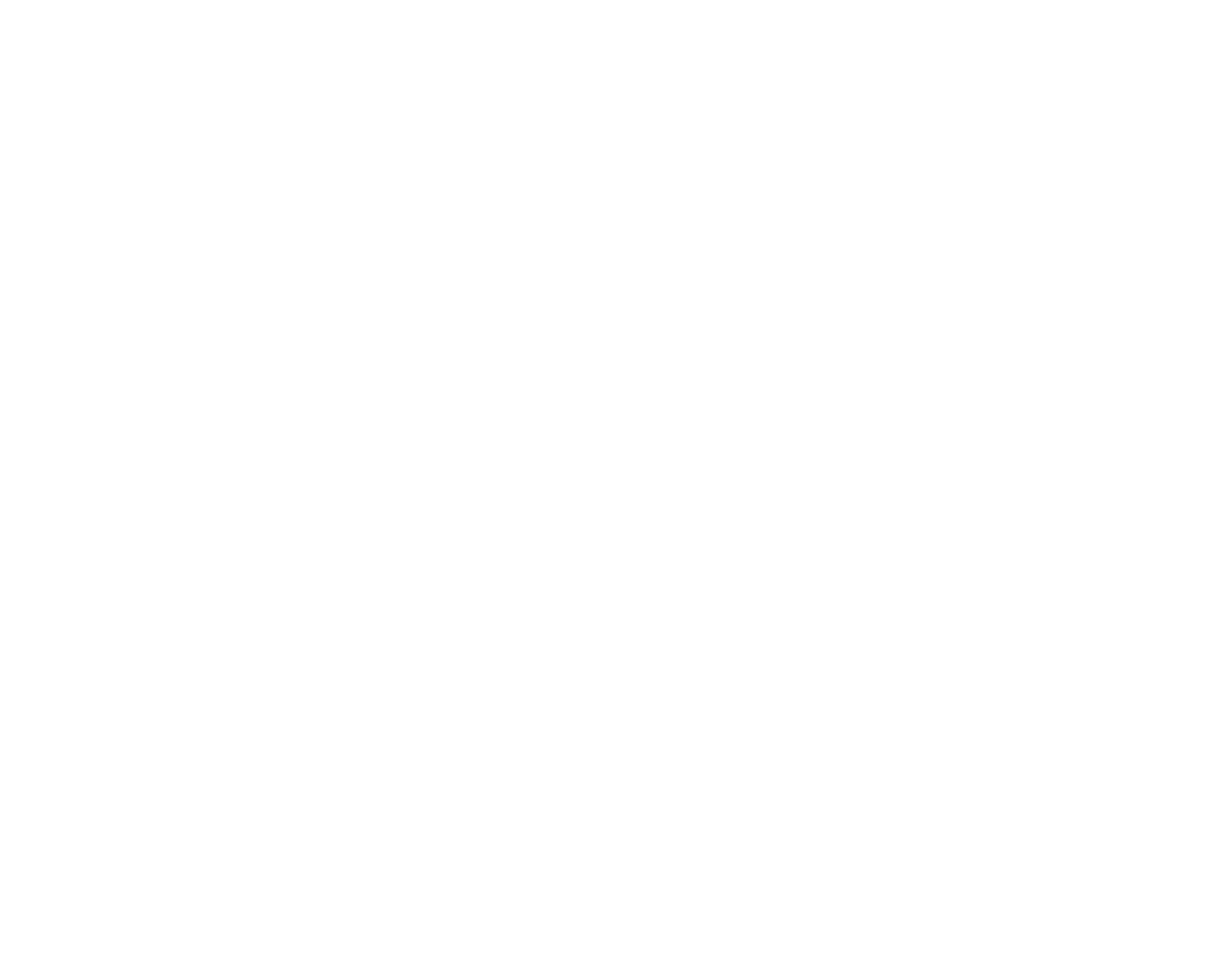# Direct Reply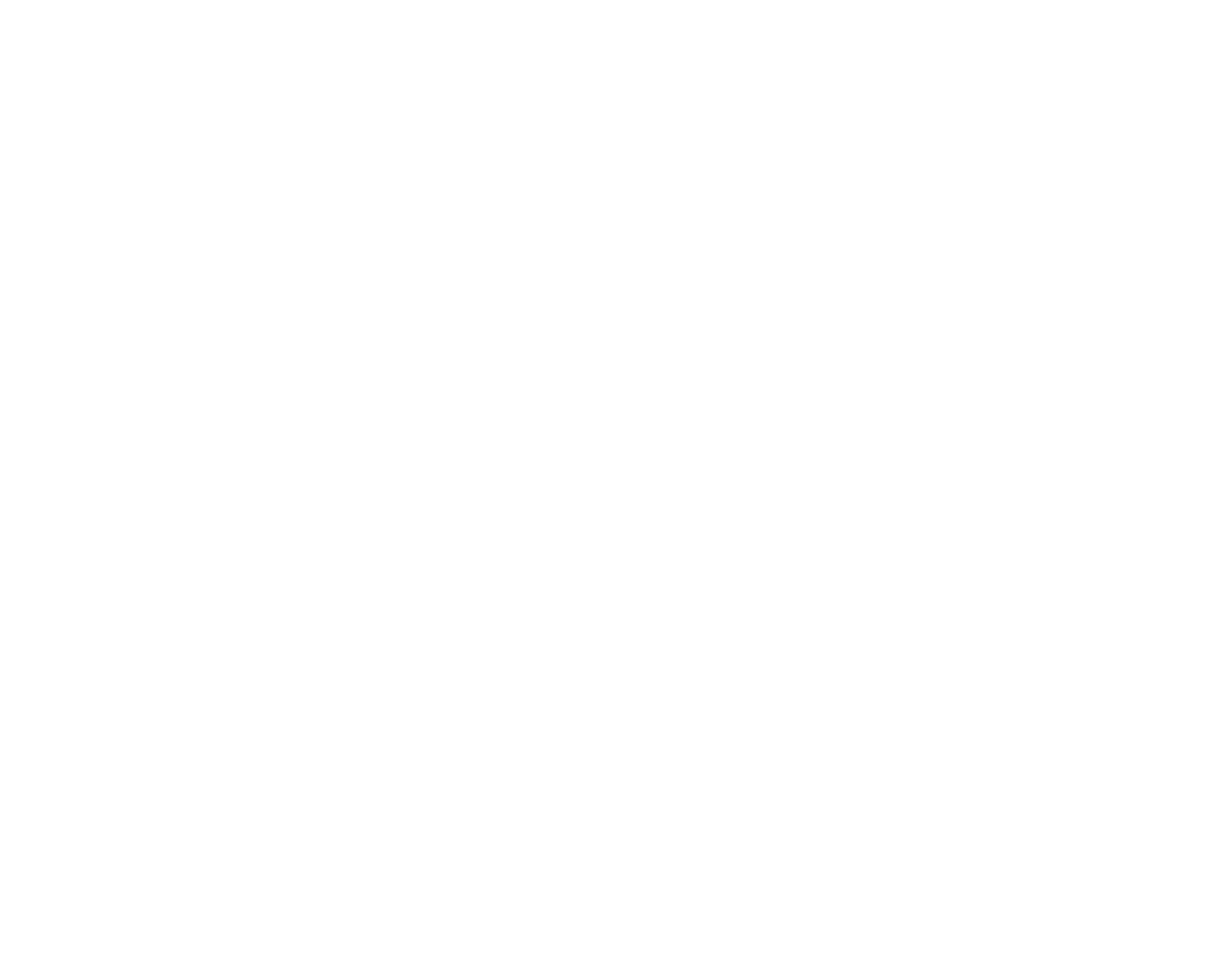## Nymserver



#### NS knows A's reply block but not her location.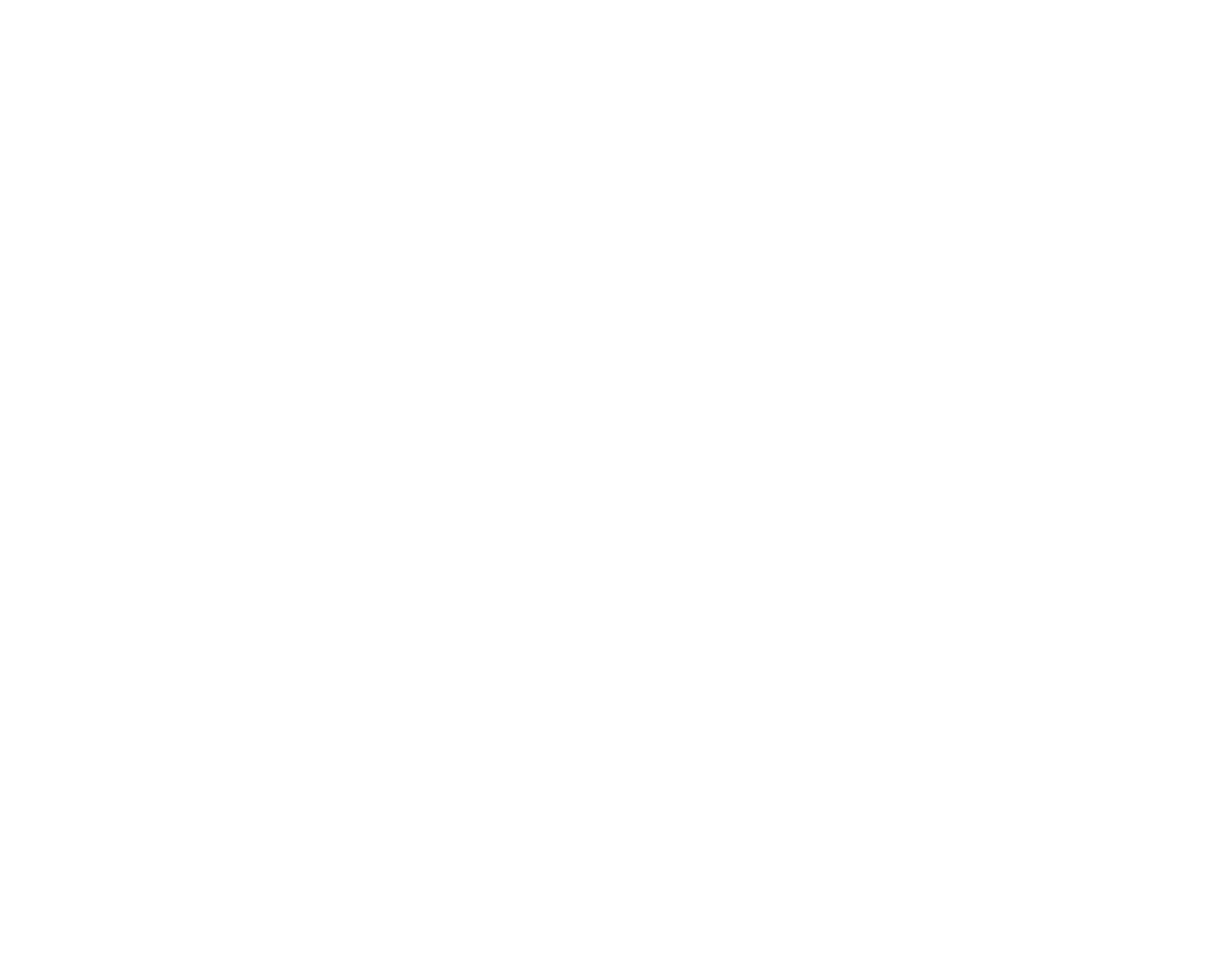## Replay cache

*•* When a message comes in, hash it and add it to the replay cache.

• If it's already in the cache, drop it.

But: you have to remember all the hashes forever!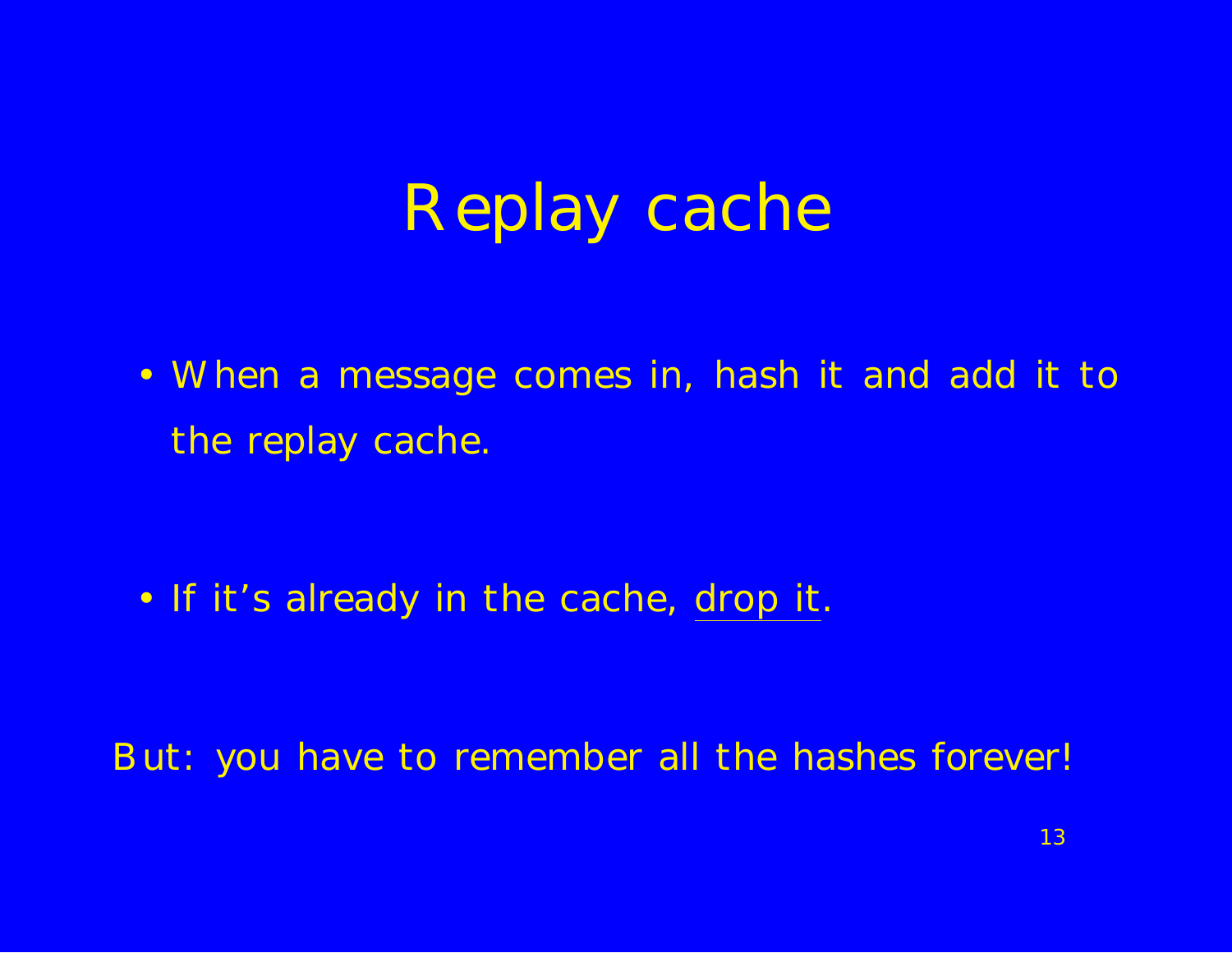#### Expiration dates

- *•* Exp date is chosen randomly between 3 days ago and 3 days from now.
- *•* Each node checks exp date; if more than 7 days old, drop.
- *•* Now adversary can't tell when the message was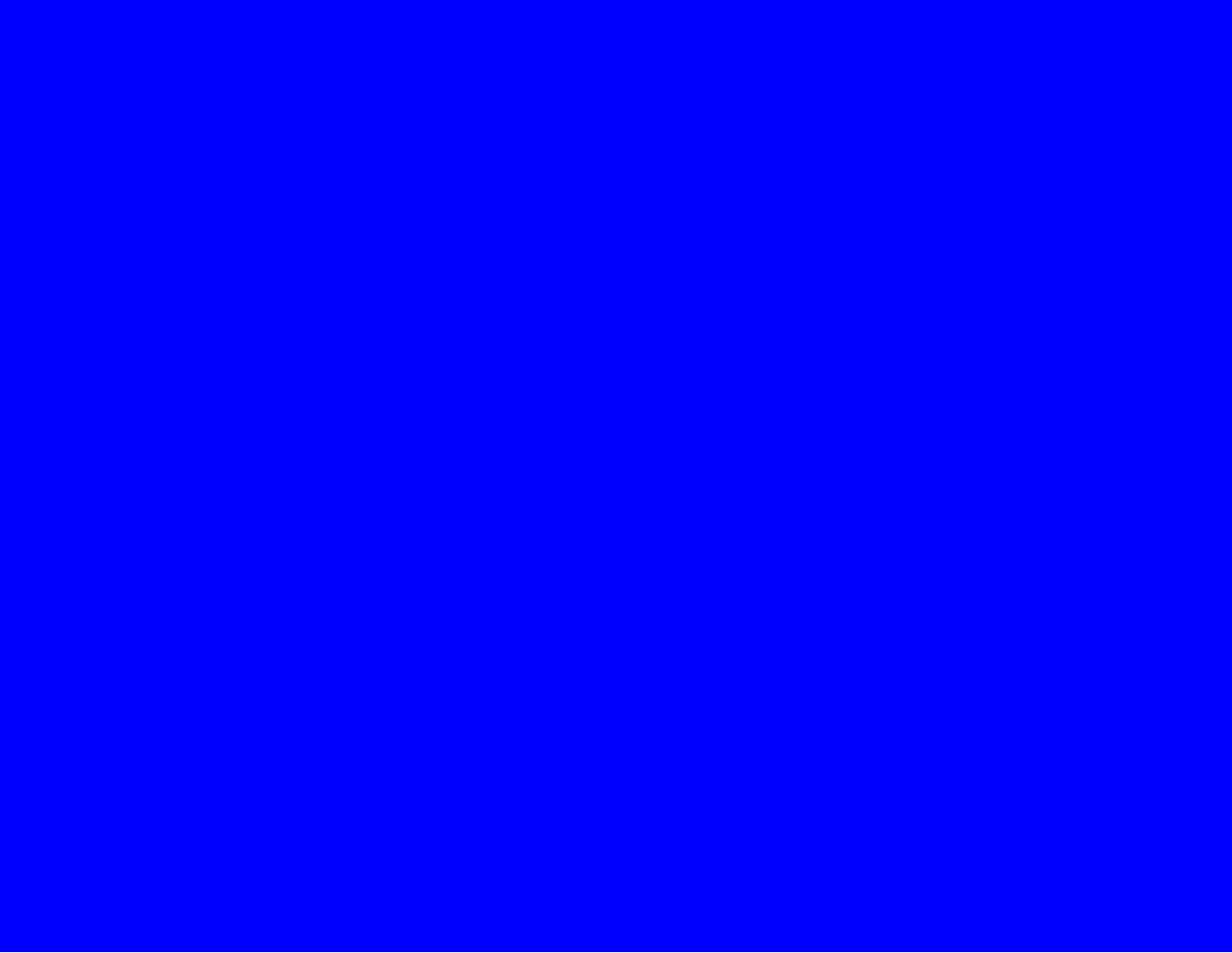



- *•* Not all messages come out at each flush. Keep a minimum num/er in the pool, always.
- *•* Now it's harder to target an individual message.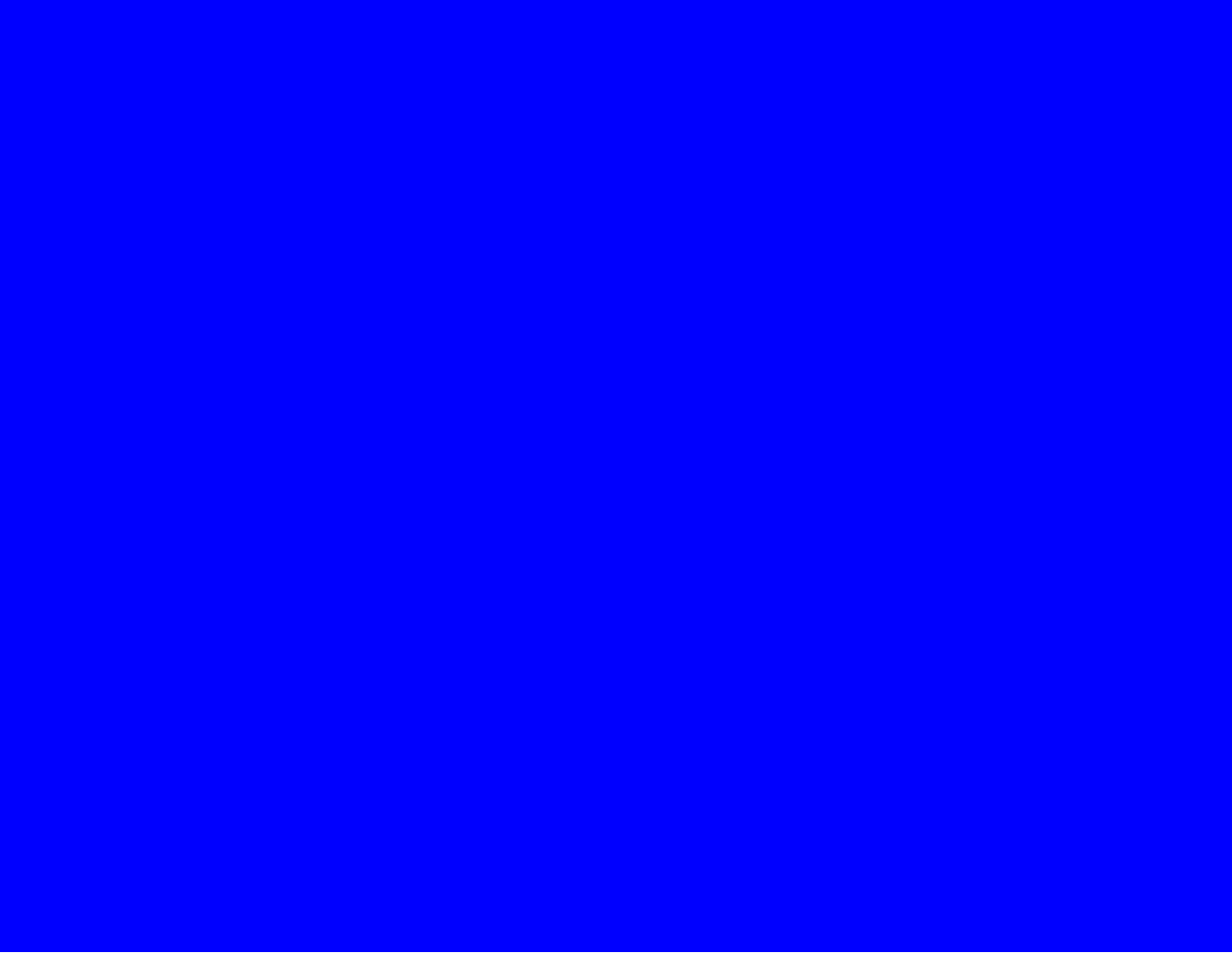#### Dummy messages

- *•* Users sometimes send decoy messages even if they have nothing to send.
- *•* Hopefully there will be enough messages that the adversary will be confused.
- *•* Dummies go several hops and stop (hard to -ecide convincing destinations).
- *•* If you stop aere, you get type 2 (Mixmaster) remailers.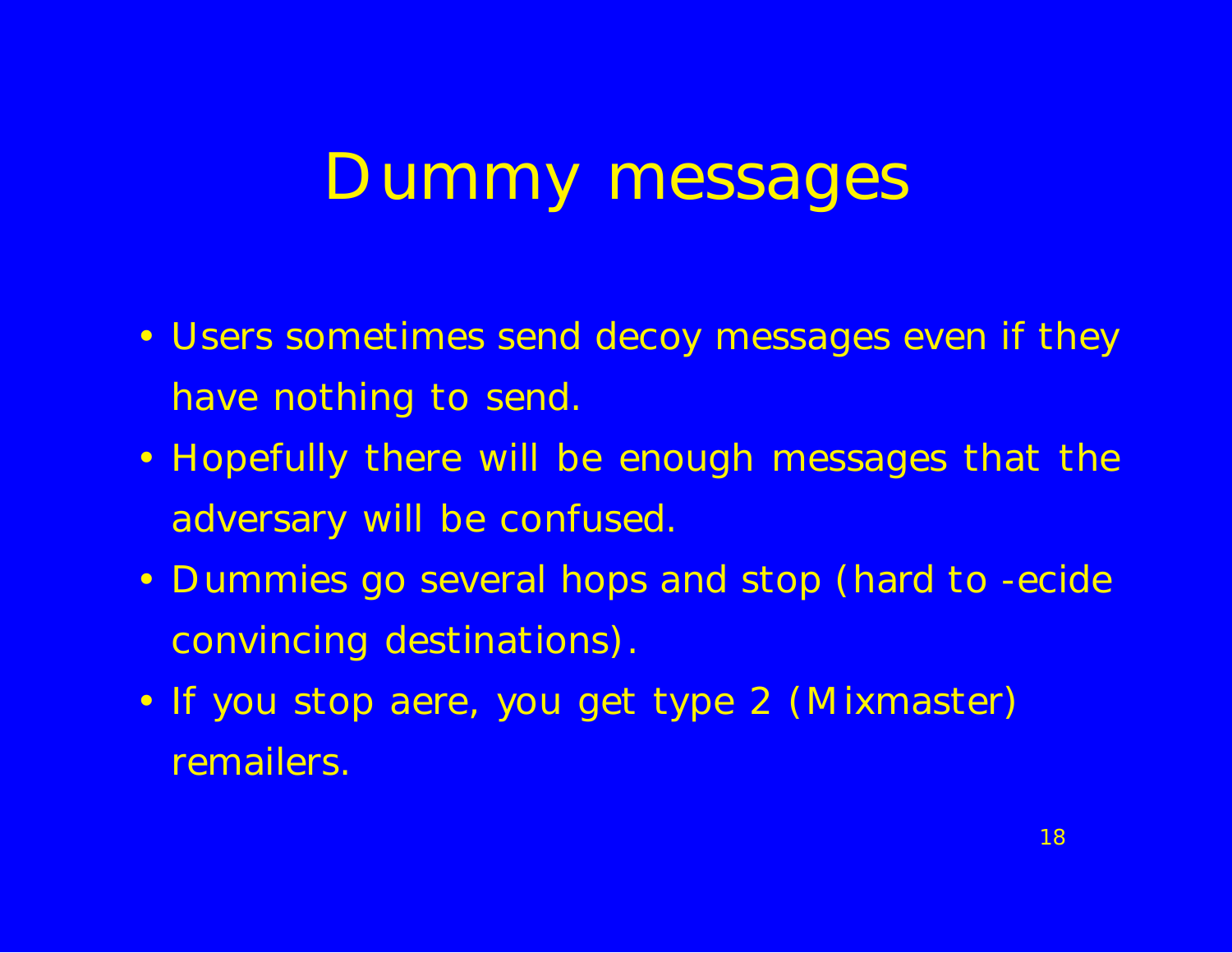#### Passive subpoena attack

*•* Eve can record messages for later subpoena She can also recognize her own messages, which helps with flooding attacks

*•* Fix: Link encryption with ephemeral keys (rekeyed every message / few minutes)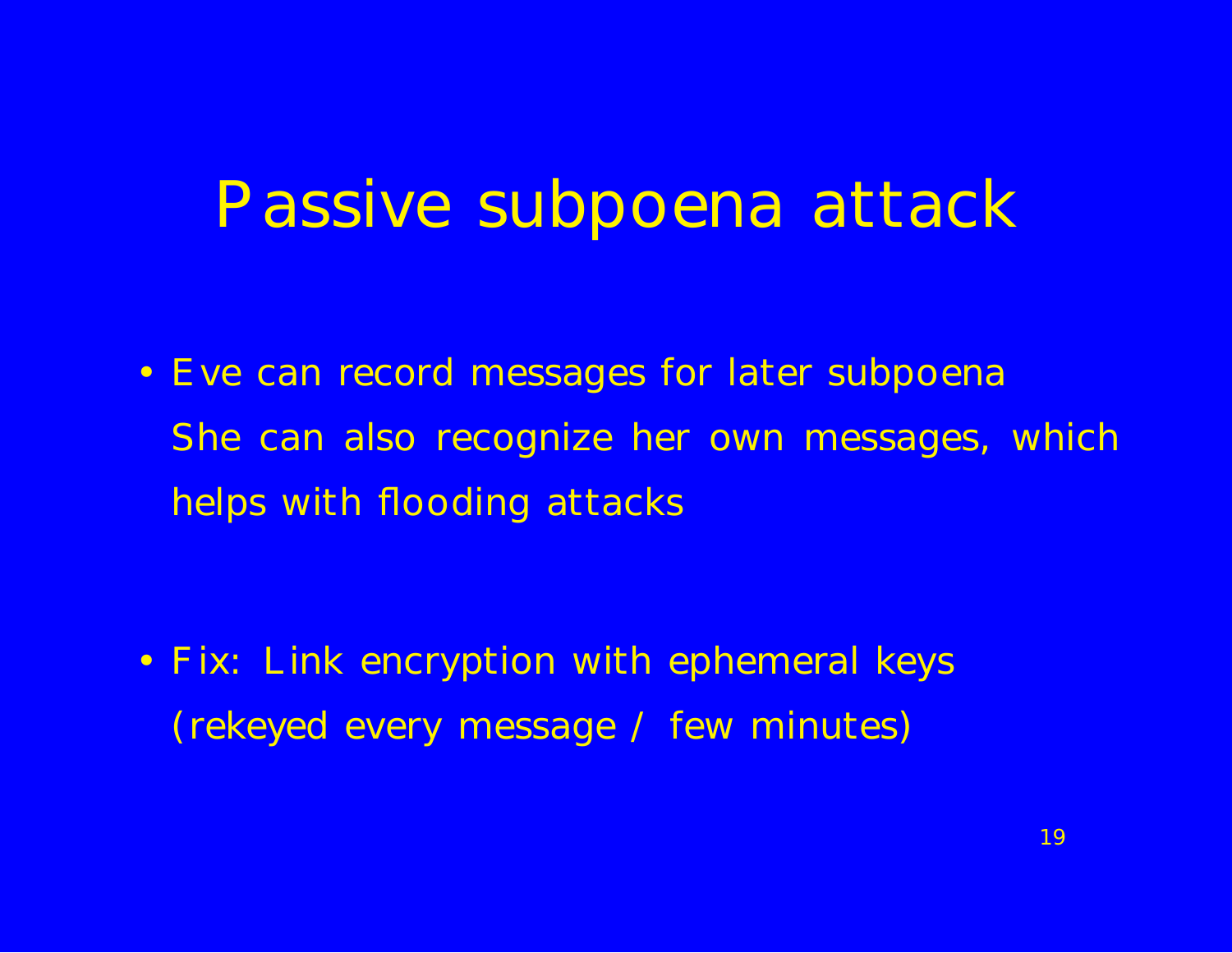## Active subpoena attack

*•* Mallory can still record messages from the node she runs, and arrive later with a subpoena.

*•* Fix: Periodic key rotation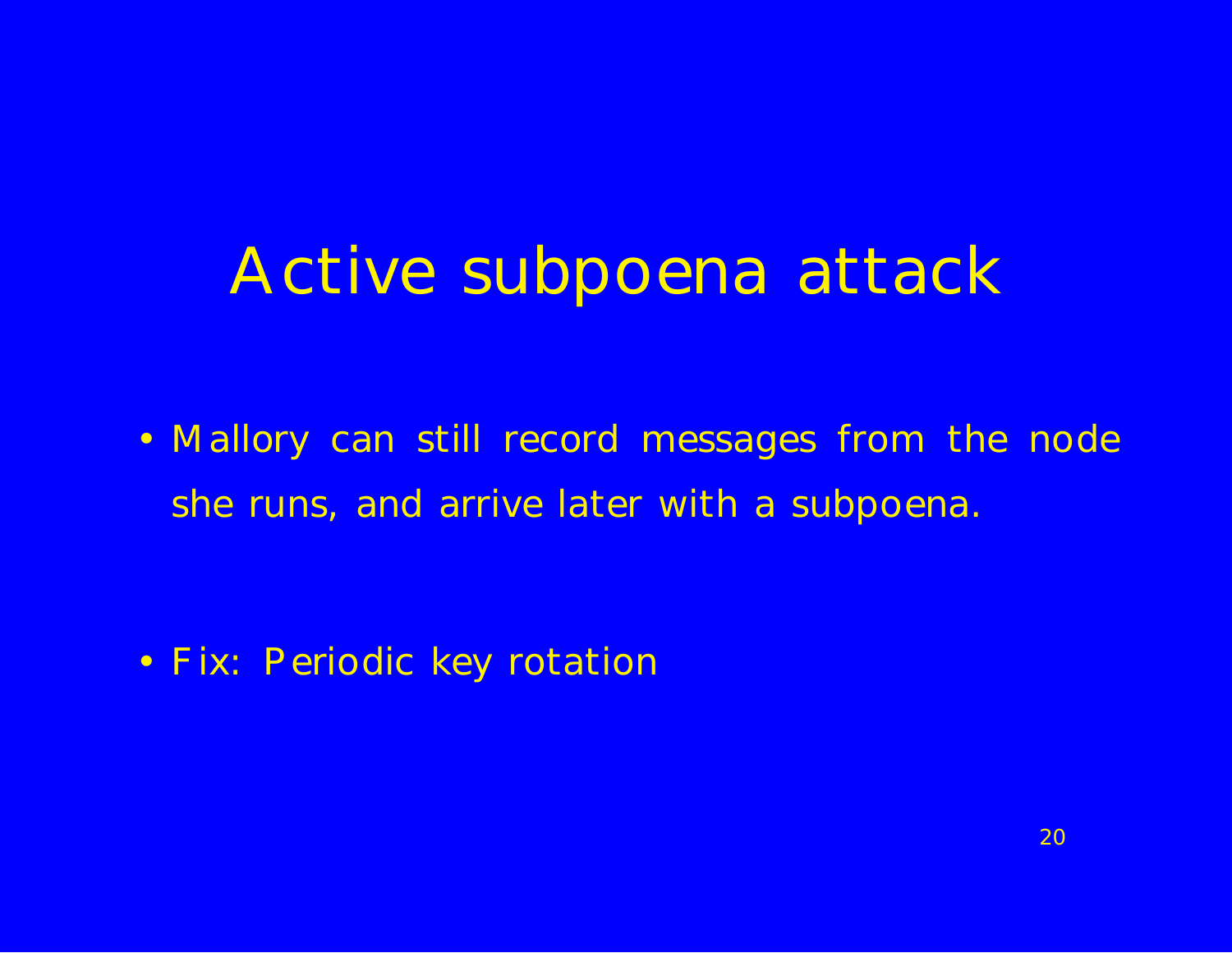# Partition attack on client knowledge (1)

*•* Adversary can distinguish between clients that use static node lists and clients that frequently update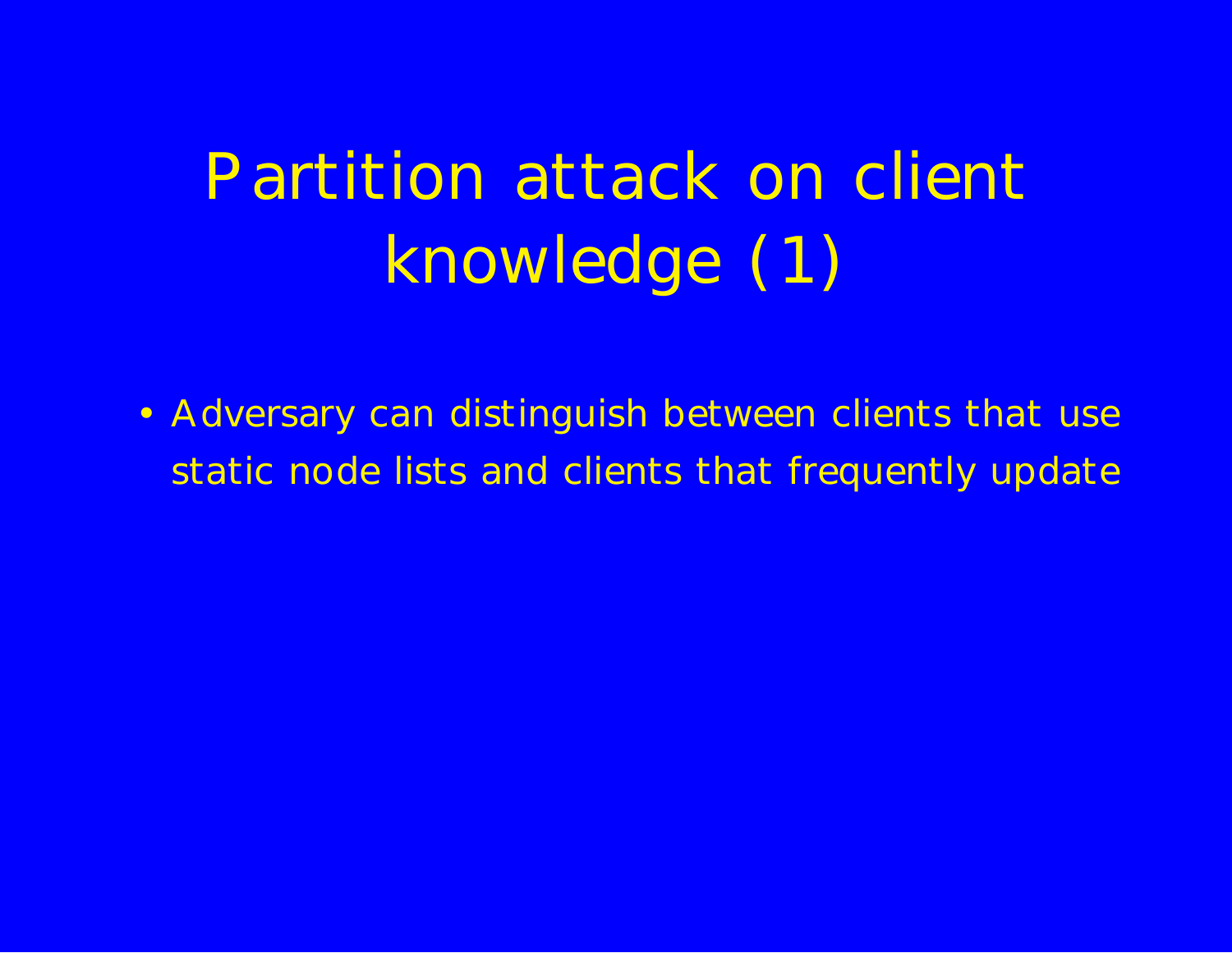# Partition attack on client knowledge (2)

*•* Directory servers can be out of sync; evil directory servers can give out rigged subsets to trace clients.

*•* Fix: DSs must successively sign directory bundles; a threshold of servers is assumed good.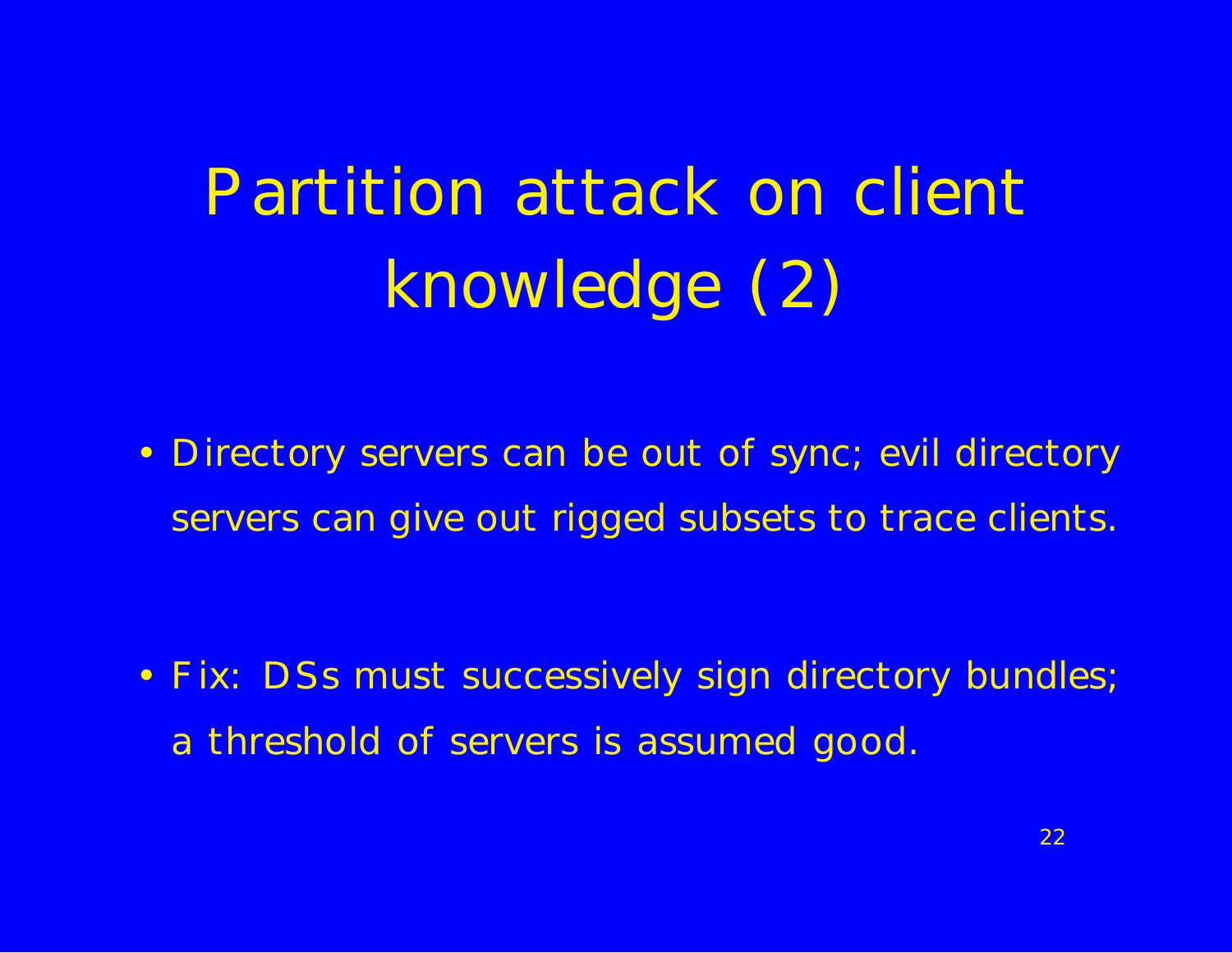## Partition attack on message expiration date

*•* Delaying a message a few days will push its exp date to one end of the valid window – so they won't be uniformly distribu1(e)-601(d.)TET1001-47.82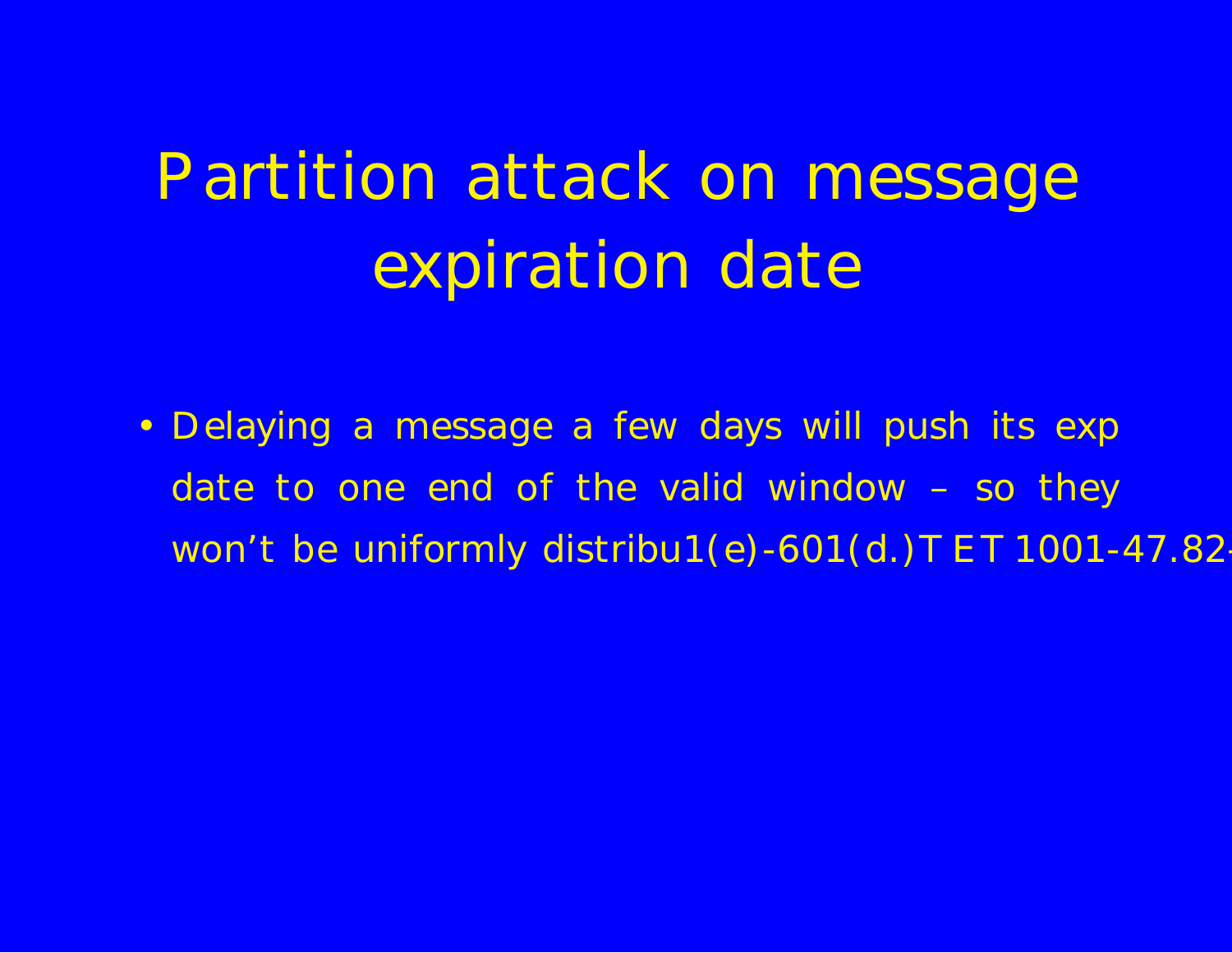## Tagging attack on headers

- *•* Mixmaster headers have a hash to integrity-check the fields for that hop. But it -oesn't check the rest of the header.
- *•* So we can flip some bits later in the header, and if we own the node later in the path that corresponds to the header we just broe, we can recognize the message.
- *•* We must make the hash cover the entire header.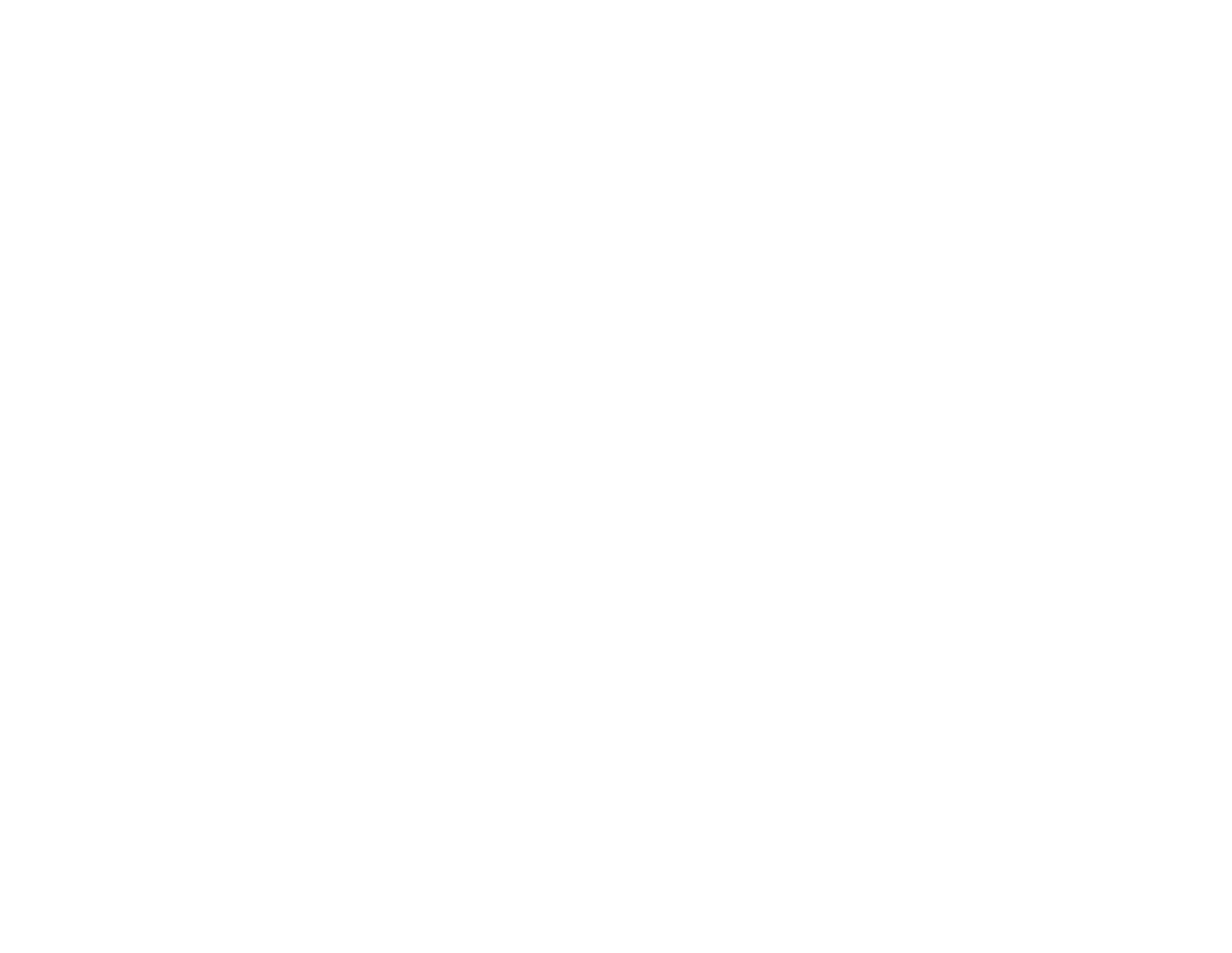# We're still using Cypherpunk replies

• NoNceptayad edo 6T gc1q7(s) TET100..331-59BT/6haa1h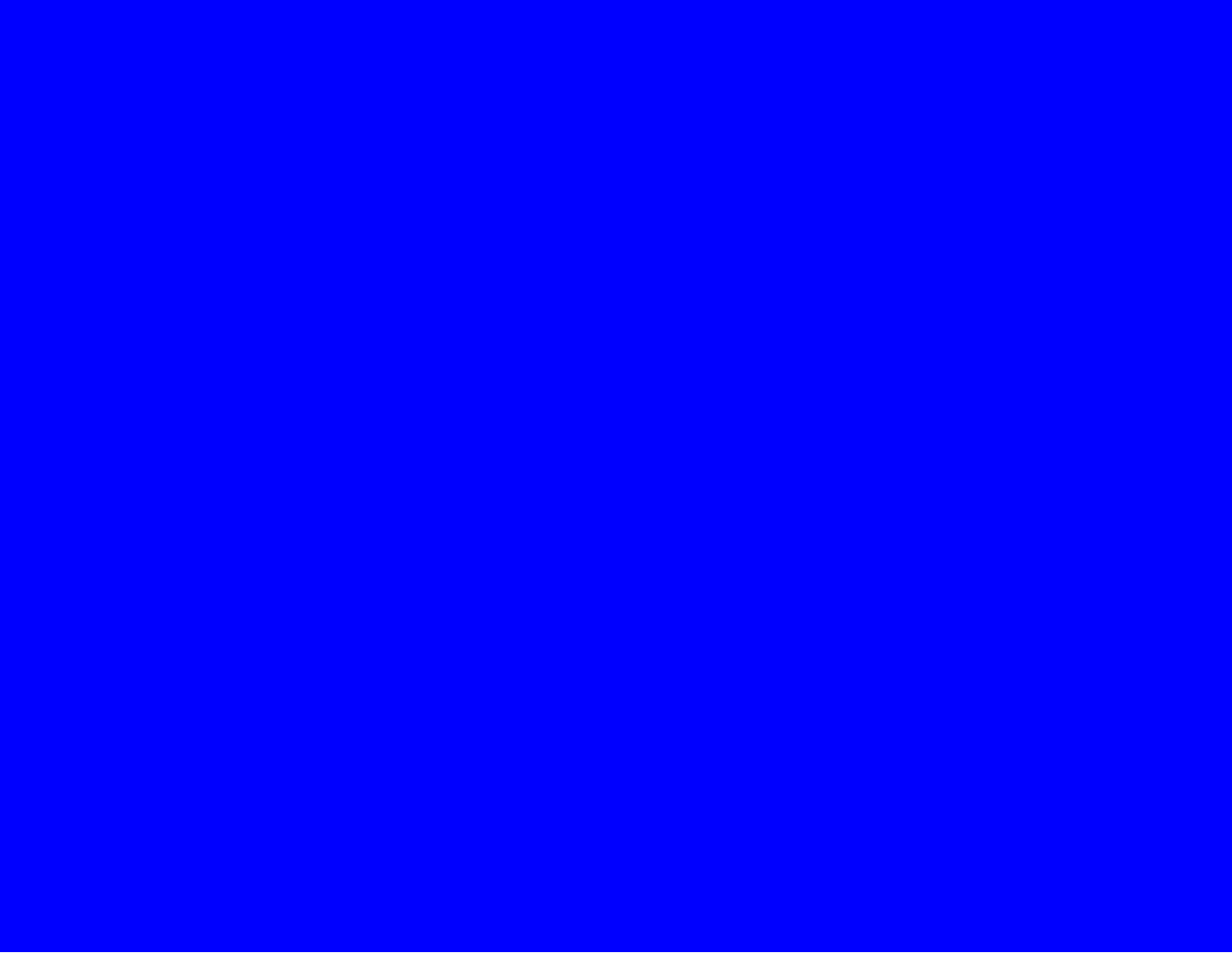#### We support three delivery types

- *•* Forward messages, only Alice remains anonymous
- *•*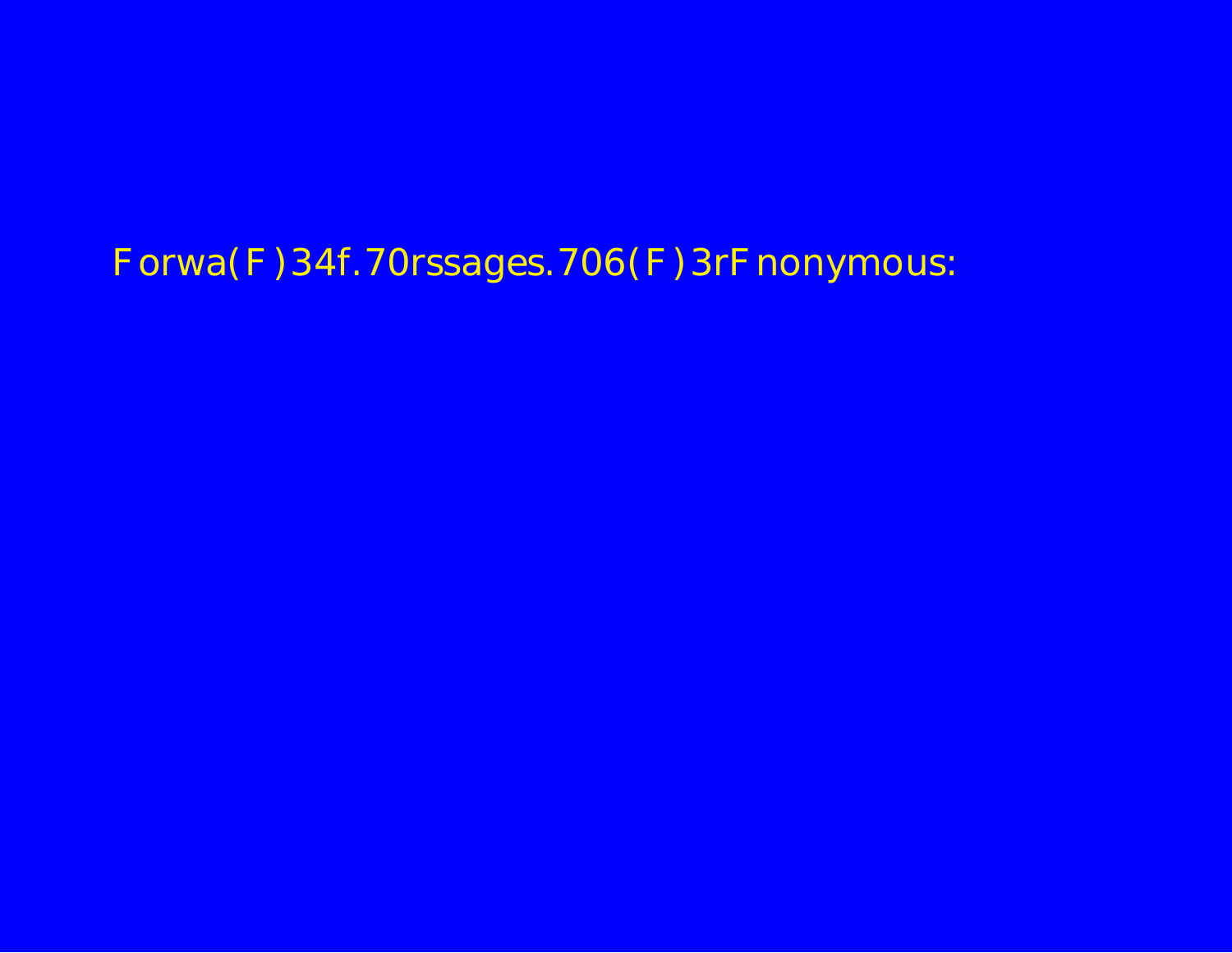Replies are anonymous: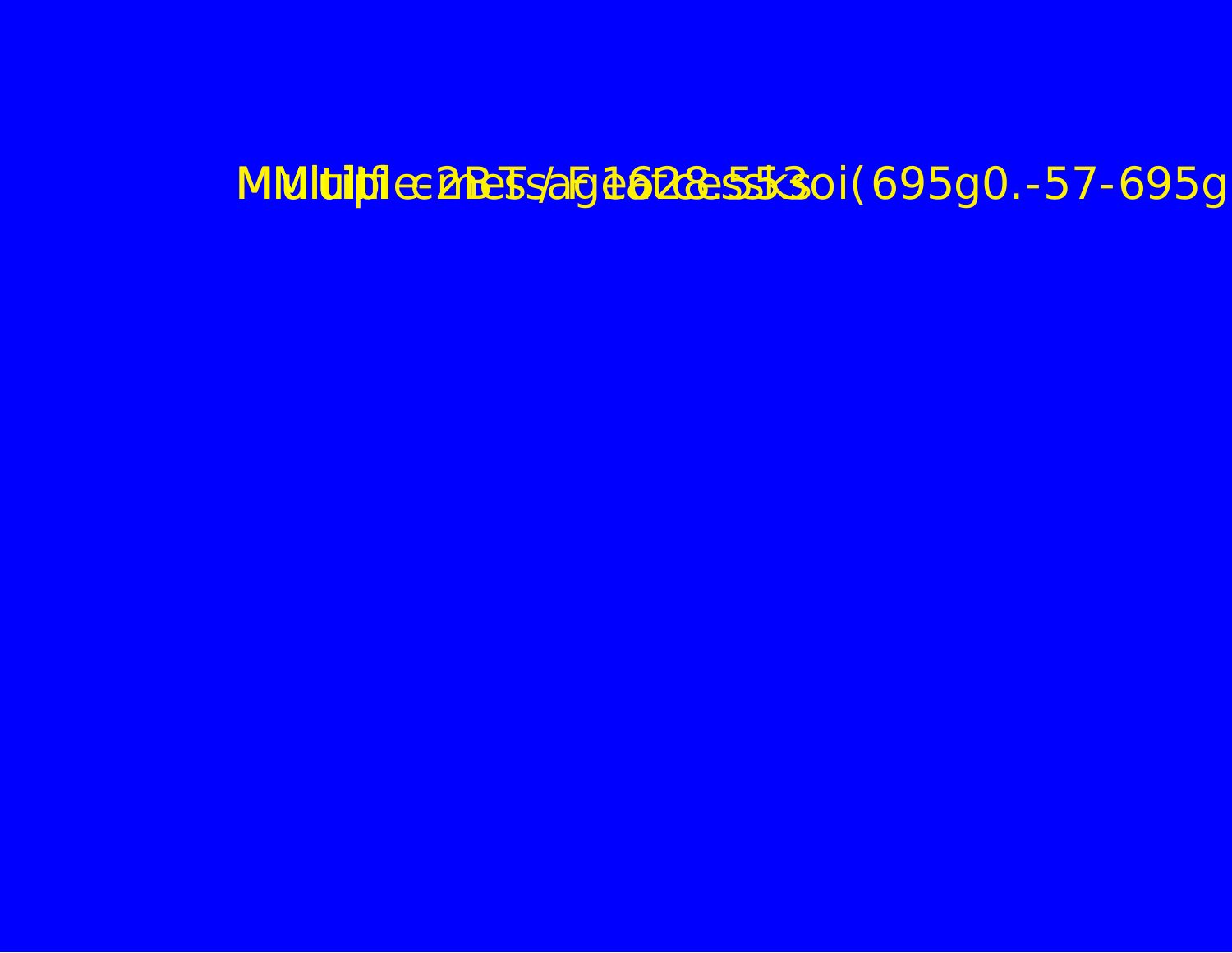**Weerks that we manded work and single-use higher light libraries** to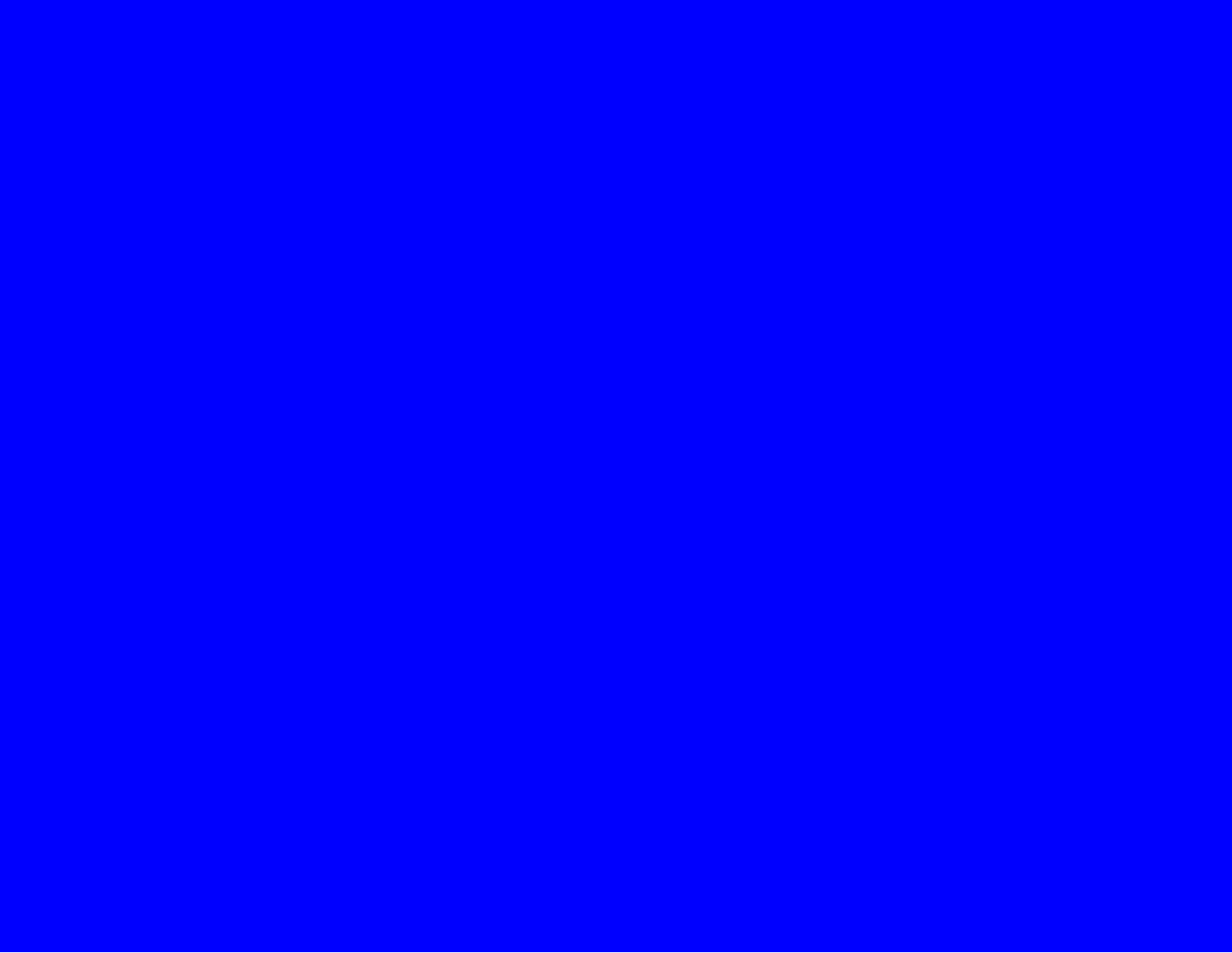#### Open problem: reputatioT17L0ee17L0di p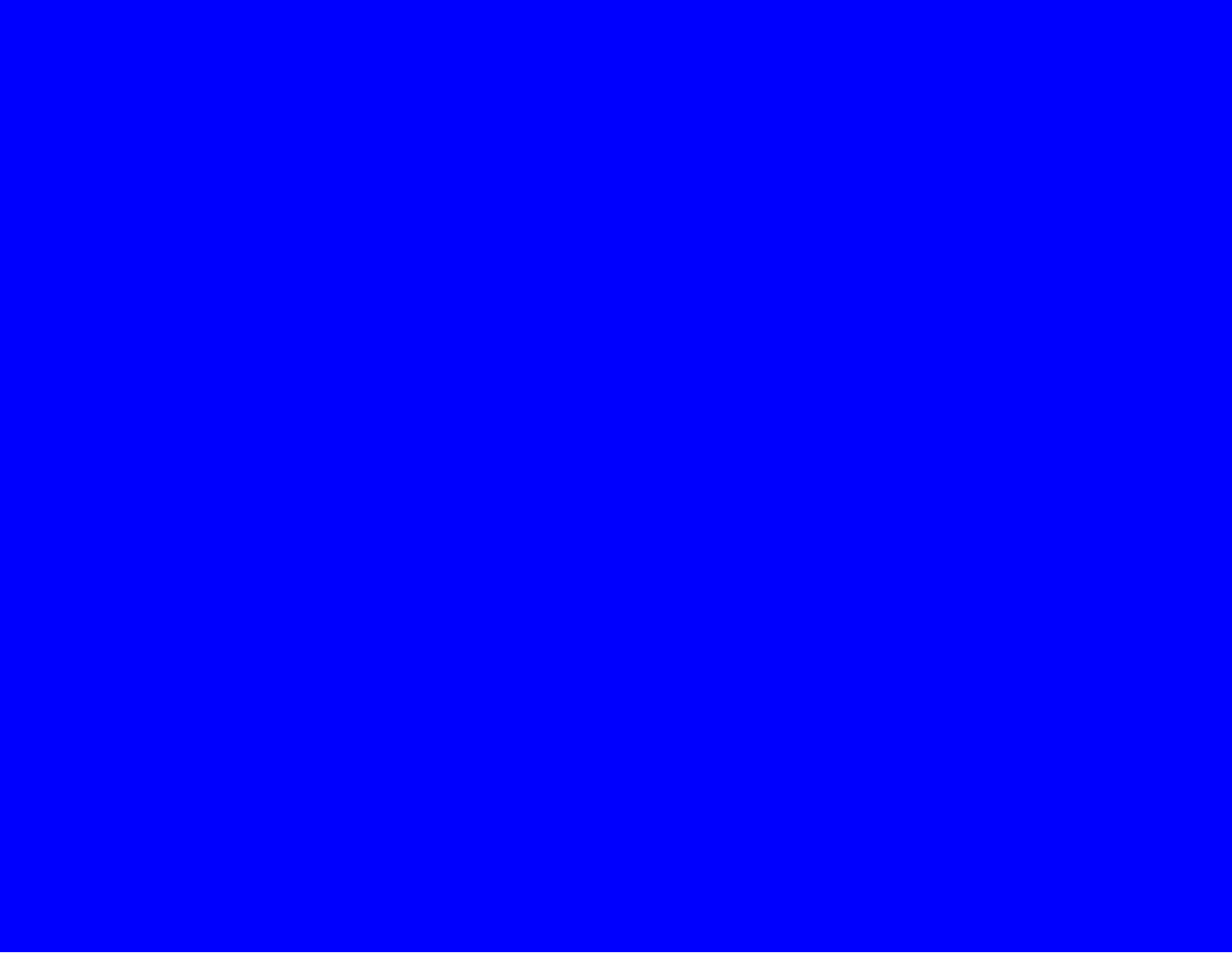#### Open probleOpen prok10Td5(long-termp)-35